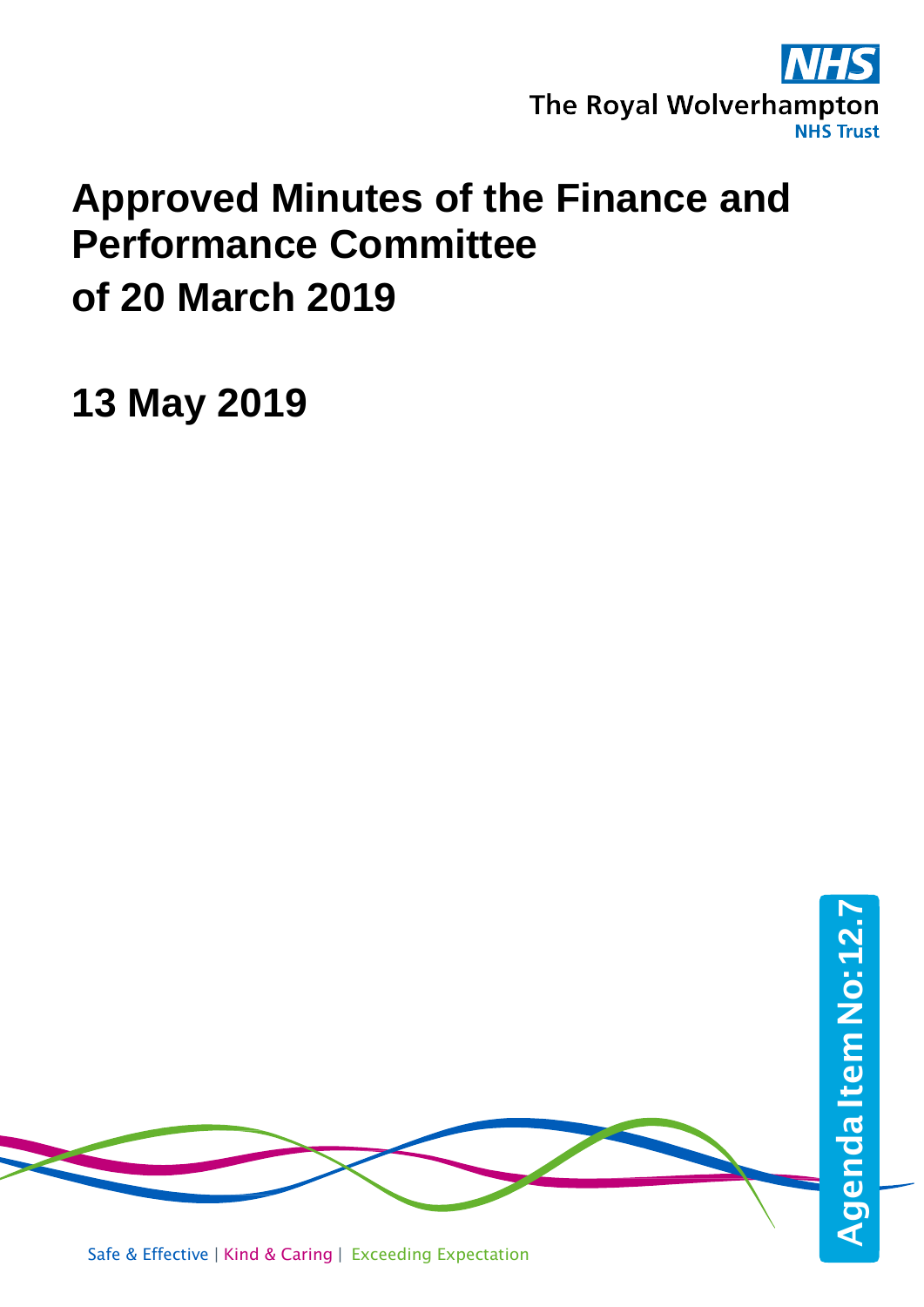## **Minutes of the Finance and Performance Committee**

Date Wednesday 20<sup>th</sup> March 2019 **Venue** Conference Room, Hollybush House, The Royal Wolverhampton NHS Trust (RWT) **Time** 8.30am

| <b>Present:</b> | Name                 | Role                                         |
|-----------------|----------------------|----------------------------------------------|
|                 | Mary Martin          | Non-Executive Director (Chair)               |
|                 | Sue Rawlings         | Non-Executive Director                       |
|                 | Junior Hemans        | Non-Executive Director                       |
|                 | Mike Sharon          | Director of Strategic Planning & Performance |
|                 | <b>Gwen Nuttall</b>  | <b>Chief Operating Officer</b>               |
|                 | Alan Duffell         | Director of Workforce                        |
|                 | Kevin Stringer       | <b>Chief Finance Officer</b>                 |
|                 | Jeremy Vanes         | Chairman (part)                              |
|                 | Steven Field         | Chairman (part)                              |
|                 |                      |                                              |
| In Attendance:  | Name                 | Role                                         |
|                 | <b>Helen Troalen</b> | Deputy Chief Financial Officer               |

| Allenuanle. | <u>ivality</u>  | <u>nuie</u>                                                                 |
|-------------|-----------------|-----------------------------------------------------------------------------|
|             | Helen Troalen   | Deputy Chief Financial Officer                                              |
|             | Pauline Boyle   | Chief Operating Officer, NIHR CRN West Midlands                             |
|             | Claire Richards | PA to Director & Deputy Director of Strategic Planning & Performance (Mins) |

| 026/2019 | <b>Apologies for Absence</b>                                                                                                                                                                                                                                                                                                                                                                                                                    |    |
|----------|-------------------------------------------------------------------------------------------------------------------------------------------------------------------------------------------------------------------------------------------------------------------------------------------------------------------------------------------------------------------------------------------------------------------------------------------------|----|
|          | Apologies were received from Simon Evans and Keith Wilshere.                                                                                                                                                                                                                                                                                                                                                                                    |    |
| 027/2019 | Minutes of Meeting Held on 20 <sup>th</sup> February 2019                                                                                                                                                                                                                                                                                                                                                                                       |    |
|          | The minutes were agreed to be a true record.                                                                                                                                                                                                                                                                                                                                                                                                    |    |
| 028/2019 | <b>Action Points From Previous Meeting</b>                                                                                                                                                                                                                                                                                                                                                                                                      |    |
| 028.01   | Finished Consultant Episodes $-$ H Troalen stated that she would provide an update on FCEs at<br>the April Finance & Performance Committee Meeting.                                                                                                                                                                                                                                                                                             | HТ |
| 028.02   | Trust Financial Report (MSFT Funding) - A discussion took place regarding the remaining 2<br>payments of £0.2m MSFT funding that the Department of Health had not paid, totalling a debt<br>of £0.4m. S Rawlings asked if South Staffordshire had been underpaid. K Stringer stated that the<br>Trust would continue to pursue payment, escalate and that he would liaise with South<br>Staffordshire regarding their payments and report back. | КS |
| 028.03   | Division 1 Performance Update (Audit Report) - L Grant stated that he will submit a copy of the<br>report once available.                                                                                                                                                                                                                                                                                                                       | LG |
| 028.04   | Meeting Reflection (Work Plan) – The work plan was updated to reflect a quarterly agenda<br>item. Action closed.                                                                                                                                                                                                                                                                                                                                |    |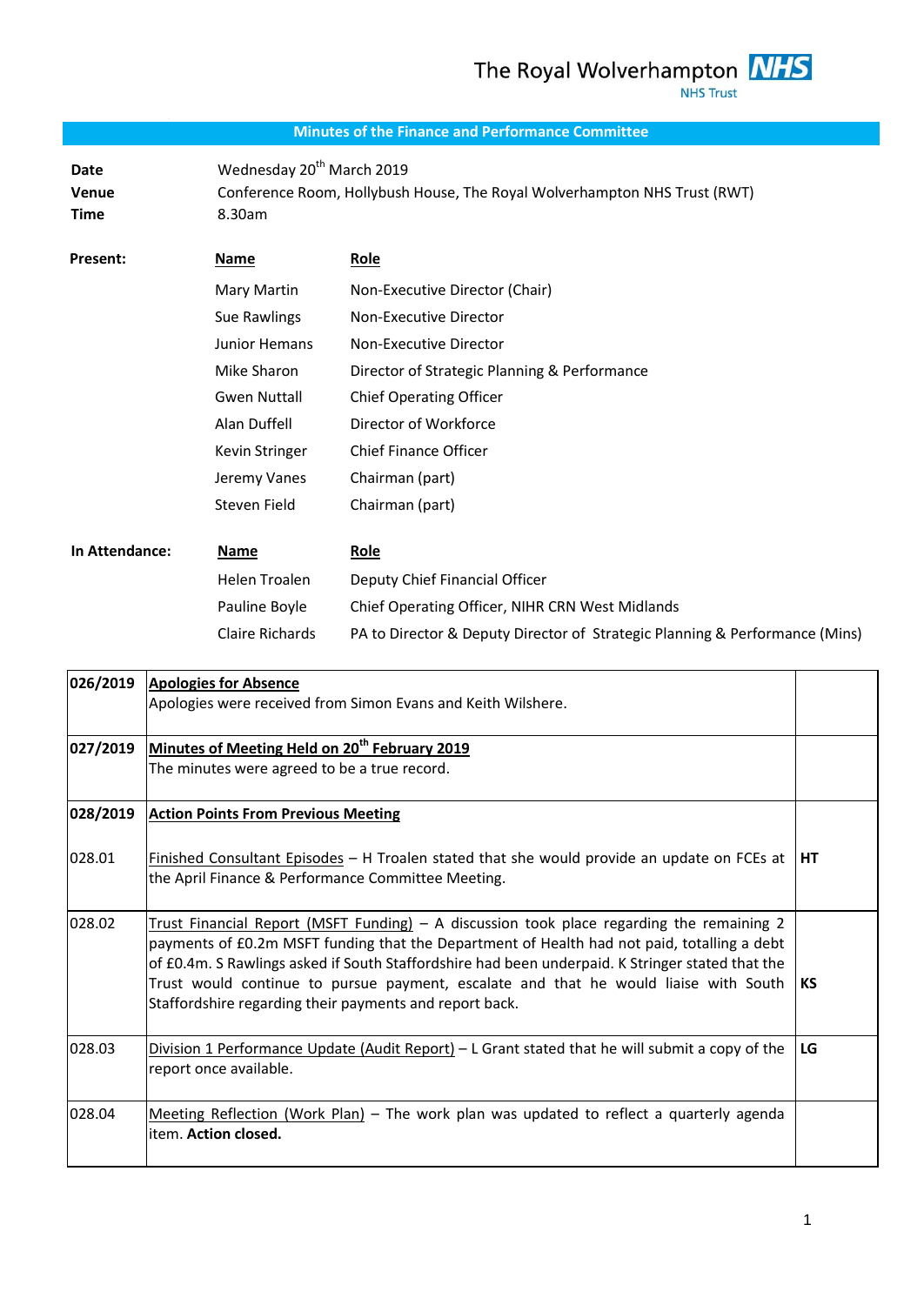028.05 Committee Meetings Terms of Reference - K Wilshere to ensure all Terms of Reference for Committees reflect the need for a self-assessment every 2 years. M Martin asked C Richards to obtain an update from K Wilshere. **Update:** C Richards emailed K Wilshere on 20th March requesting an update on this action. **KW** 028.06 Cancer Action Plan (CAP) – The work plan was updated to ensure that the CAP was discussed as a standard agenda item. **Action closed.**  028.07 HARBR Taster Sessions – Mary Martin, Sue Rawlings, and Junior Hemans agreed to attend a taster session following the next Committee Meeting. C Richards to email Rob Johns and make arrangements. Update: The taster session has been arranged to take place at 11am following next month's meeting (24<sup>th</sup> April). **Action closed**. **029/2019 Declarations of Interest** There were no declarations of interest. **030/2019 NIHR CRN: West Midlands Report** P Boyle provided an update on the above report and stated that the National team have changed the national funding model. The budget for 2019/20 has been reduced by 5%. The reduction will not be passed onto partner organisations. A cost recovery plan has been developed and the network intend to finish 2019/20 with a £0 year-end balance. The Network Partnership Group agreed a 3 year funding model which ends  $31<sup>st</sup>$  March 2020. The network will convene a task and finish group to develop future funding options for funding for 2020/21. The options will then be debated and voted upon by the Network Partnership Group. The final submission for Q3 2018/19 was submitted on  $25<sup>th</sup>$  January 2019. The CRN reported an unallocated figure of £47k, which is less than 1% of the total allocation for financial year 2018/19. NIHR CC have confirmed that the return has been received and approved. A discussion took place regarding the high level objectives and processing payments for excess treatment costs. Time and target for commercial studies will be included within the funding model going forward. P Boyle highlighted that the West Midlands CRN is currently the worst in the country for recruiting to this. All partner organisations are recruiting to clinical trials. The Committee discussed whether the actions taken to address the shortfall would impact on funding for next financial year. P Boyle stated that funding for next financial year would be dependent on this month's performance and predicted a 5% reduction which would need to be passed onto partner organisations. A Partnership Group Meeting took place last week and they were notified of the impact. The Task and Finish Group will provide funding models. M Martin queried why the savings had not been achieved previously. P Boyle stated that regular reviews take place but that the impact of achieving the savings without passing them onto partner organisations would impact on expansion outside of the NHS. P Boyle outlined the changes to the national funding model. The Committee noted the report. **031/2019 Governance**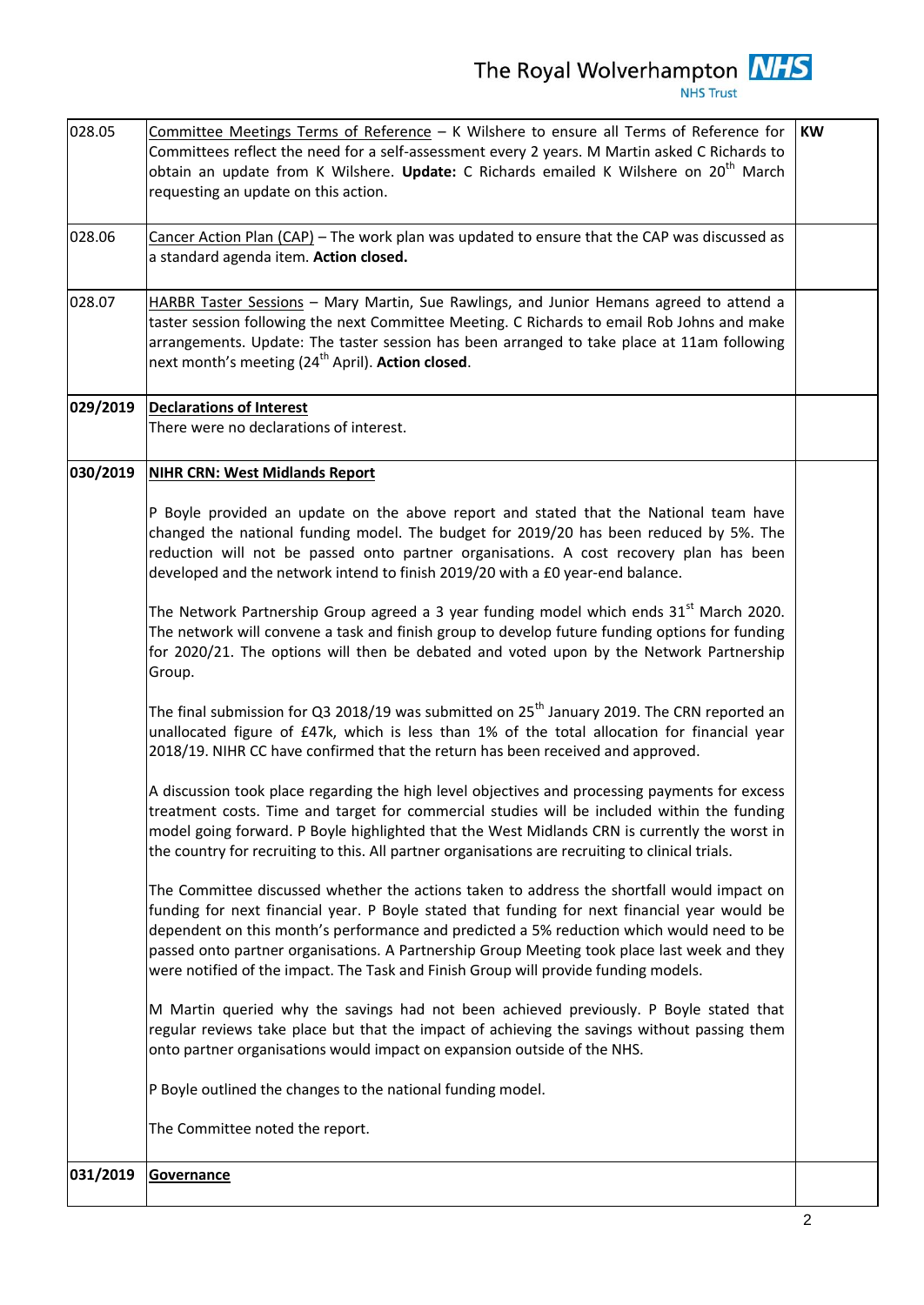| 031.01    | BAF Update - The Committee discussed the BAF update. M Martin noted that all 4 risks were<br>updated post Trust Board Meeting.                                                                                                                                                                                                                                                                                                                                                                                                                                                                                                |           |
|-----------|-------------------------------------------------------------------------------------------------------------------------------------------------------------------------------------------------------------------------------------------------------------------------------------------------------------------------------------------------------------------------------------------------------------------------------------------------------------------------------------------------------------------------------------------------------------------------------------------------------------------------------|-----------|
| 031.01.01 | SR8 - A discussion took place regarding failure to deliver recurrent CIPs. The Committee<br>acknowledged that it would be extremely difficult for the Trust to achieve £25m of savings<br>going forward and felt that it was right that a stretch target be put in place. The Committee<br>discussed positive assurances. M Martin suggesting adding weekly reviews and COO sign off<br>process for agency spends. A Duffell also suggested adding that the Trust was trialling the use of<br>the LMS system to electronically record agency usage within Division 3 and if successful would<br>roll out to Division 1 and 2. |           |
|           | A discussion took place regarding bank costs and the increasing trend within medical bank<br>costs. G Nuttall stated that processes had been put in place to address this but that reporting<br>was still being finalised. K Stringer expressed concerns regarding the additional £100k per<br>month for Nurse bank costs. Further discussions took place regarding the reasons for the<br>increase. G Nuttall stated that there is an expectation that ward levels/nurse skill mix reviews<br>require specific staffing levels. M Martin suggested that G Nuttall add a control to this risk<br>surrounding pay.             | <b>GN</b> |
|           | G Nuttall informed the Committee that work continues to progress with Divisions regarding the<br>review of clinical fellows.                                                                                                                                                                                                                                                                                                                                                                                                                                                                                                  |           |
|           | 031.01.02 $ SR9 - K$ Stringer stated that further work on the underlying financial position has identified that<br>it is deteriorating due to increased levels of non-recurrent CIP. A discussion took place and K<br>Stringer stated that there was a need to ensure that this was being measured fairly as the<br>definitions could fluctuate from Trust to Trust. K Stringer informed the Committee that NHSI<br>have confirmed that RWT will drop to level 3 (out of 4 where 1 is the best) which will involve<br>monthly monitoring and requests for more detailed returns.                                              |           |
| 031.02    | Yearly Objective Setting $-$ A discussion took place regarding possible yearly objectives. The<br>following were agreed and would be added to the yearly work plan:                                                                                                                                                                                                                                                                                                                                                                                                                                                           |           |
|           | More focus on understanding the underlying deficit.<br>$\bullet$<br>The need to develop understanding surrounding RTT. G Nuttall stated that S Evans<br>$\bullet$<br>would be able to provide a 10 minute update on the sub-specialties experiencing<br>significant pressures at the next meeting (General Surgery, Ophthalmology,<br>Gastroenterology and Head and Neck).                                                                                                                                                                                                                                                    |           |
| 032/2019  | Performance                                                                                                                                                                                                                                                                                                                                                                                                                                                                                                                                                                                                                   |           |
| 032.01    | Quarterly Contracting Report inc Contracting Round Update - M Sharon informed the<br>Committee that the report had been tabled at short notice due to ongoing contract<br>negotiations. The last meeting took place with Wolverhampton CCG yesterday (19 <sup>th</sup> March) and<br>RWT intends to sign a Heads of Agreement with Wolverhampton CCG on 21 <sup>st</sup> March 2019 with<br>the final contract to be formally signed by 4 <sup>th</sup> April 2019.                                                                                                                                                           |           |
|           | RWT have agreed a contract value of £207m Wolverhampton CCG as its main commissioner.<br>This compares to a forecast outturn of c£198m. This financial value will be constructed around<br>the Aligned Incentive Scheme (AIS) developed during 2018/19. Walsall CCG have indicated that<br>they wish to pursue an AIS with RWT in line with Wolverhampton CCG and this will be resolved<br>by $22^{nd}$ March 2019.                                                                                                                                                                                                           |           |
|           | Staffordshire CCGs continue to experience significant financial pressures and at present have<br>been unable to make an offer to RWT. As an STP, Staffordshire has extended contract signature                                                                                                                                                                                                                                                                                                                                                                                                                                |           |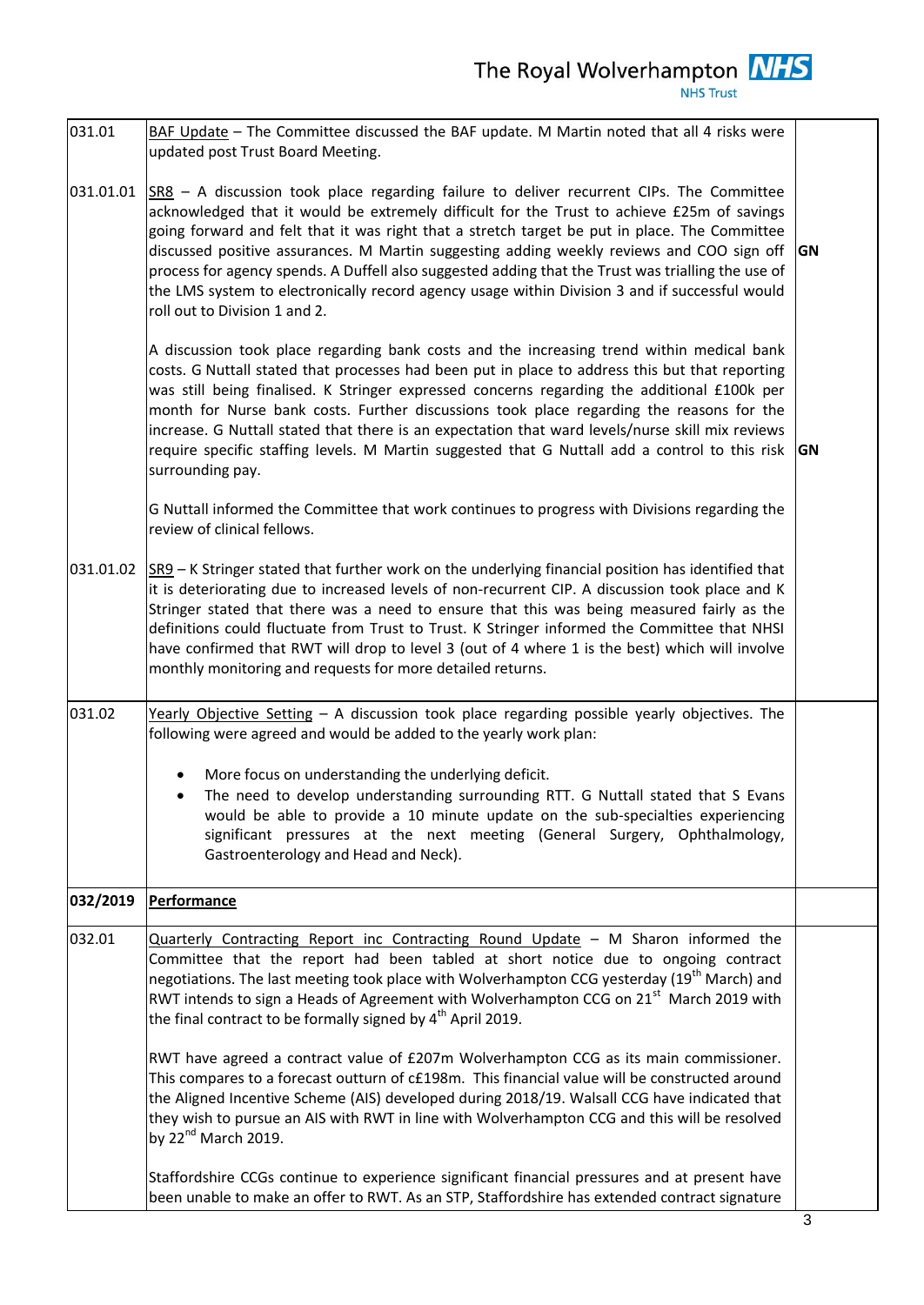|           | to $4^{\text{th}}$ April 2019 (which we have aligned to the Wolverhampton CCG contract to avoid multiple<br>CCG contracts for 2019/20). The contract offer from RWT to Staffordshire CCGs is £103.9m per<br>annum which is unaffordable to the Health Economy. Daily calls with colleagues from<br>Staffordshire CCGs and well established relationships are in place to try to reach a mutually<br>acceptable arrangement.                                                                                                                                                                                                                                                                                                                                                                                                                                                                                                                    |           |
|-----------|------------------------------------------------------------------------------------------------------------------------------------------------------------------------------------------------------------------------------------------------------------------------------------------------------------------------------------------------------------------------------------------------------------------------------------------------------------------------------------------------------------------------------------------------------------------------------------------------------------------------------------------------------------------------------------------------------------------------------------------------------------------------------------------------------------------------------------------------------------------------------------------------------------------------------------------------|-----------|
|           | RWT have been offered 5 CQUIN schemes and are currently working with operational and<br>clinical colleagues to assess the viability of each proposed scheme. M Sharon stated that the<br>CQUINs proposed were high risk and some were out of the control of the Trust but that it is<br>hoped payment of 90% will be built into the Aligned Incentive Contract (AIC).                                                                                                                                                                                                                                                                                                                                                                                                                                                                                                                                                                          |           |
|           | M Sharon informed the Committee that the City of Wolverhampton Council and looking to form<br>a 10 year partnership agreement. Discussions are ongoing.                                                                                                                                                                                                                                                                                                                                                                                                                                                                                                                                                                                                                                                                                                                                                                                        |           |
| 032.02    | Performance Element of the IQP Report (National & Contractual Standards) - G Nuttall gave an<br>overview of the performance element of the IQPR.                                                                                                                                                                                                                                                                                                                                                                                                                                                                                                                                                                                                                                                                                                                                                                                               |           |
|           | 032.02.01 Referral to Treatment Incomplete – RTT continues to be affected by the rise in urgent referrals<br>into cancer 2 week wait taking priority over routine appointments. The Trust continues to focus<br>on reducing the backlog where possible and work closely with Directorates to use all available<br>capacity effectively.                                                                                                                                                                                                                                                                                                                                                                                                                                                                                                                                                                                                        |           |
| 032.02.02 | Diagnostics - The target has shown significant improvement during February and is now back<br>within standard. The Trust continues to see an increase of cardiac referrals into radiology for CT<br>and MRI Heart.                                                                                                                                                                                                                                                                                                                                                                                                                                                                                                                                                                                                                                                                                                                             |           |
| 032.02.03 | <b>Emergency Department</b> – The Trust failed to achieve both type 1 and the All Types target for<br>the month. There were no patients who breached the 12 hour decision to admit target during<br>the month of February. G Nuttall reported that the Trust ED was in the top 30 nationally.                                                                                                                                                                                                                                                                                                                                                                                                                                                                                                                                                                                                                                                  |           |
| 032.02.04 | Cancer - The Trust is currently predicting possible failure of the 2 week wait, 2 week wait Breast<br>Symptomatic, 31 Day First Treatment, 31 Day Sub Surgery, 31 Day Sub Radiotherapy, 62 Day<br>Wait for First Treatment, 62 Day Screening and 62 Day Consultant Upgrade for February.<br>Validation is ongoing and final cancer data is uploaded nationally 6 weeks after month end.<br>Discussions took place as to whether there was capacity for assistance from other Trusts or<br>within the private sector. G Nuttall stated that other Trusts were experiencing difficulties<br>achieving the target nationally and that there was not any additional capacity to assist. G<br>Nuttall felt that there was a need to report on 28 day performance at the monthly Finance &<br>Performance Committee Meetings and felt that the 2 week wait target may change to a 28 day<br>diagnostic target. Cancer remains and ongoing challenge. |           |
|           | S Rawlings asked for an update on the health visiting/nursing statistics on p12 of the report. G<br>Nuttall stated that she would look into why they were not included within the report and<br>feedback.                                                                                                                                                                                                                                                                                                                                                                                                                                                                                                                                                                                                                                                                                                                                      | <b>GN</b> |
|           | The Committee noted the report.                                                                                                                                                                                                                                                                                                                                                                                                                                                                                                                                                                                                                                                                                                                                                                                                                                                                                                                |           |
| 032.03    | Cancer Action Plan - G Nuttall provided an update and stated that the Cancer Action Plan would<br>be circulated to the Finance & Performance Committee on a monthly basis for information.                                                                                                                                                                                                                                                                                                                                                                                                                                                                                                                                                                                                                                                                                                                                                     |           |
|           | G Nuttall stated that the Intensive Support Team will review pathways and sign off their report in<br>June. G Nuttall felt that they would say that RWT has made significant progress but is unable to<br>keep up with volume due to capacity problems.                                                                                                                                                                                                                                                                                                                                                                                                                                                                                                                                                                                                                                                                                        |           |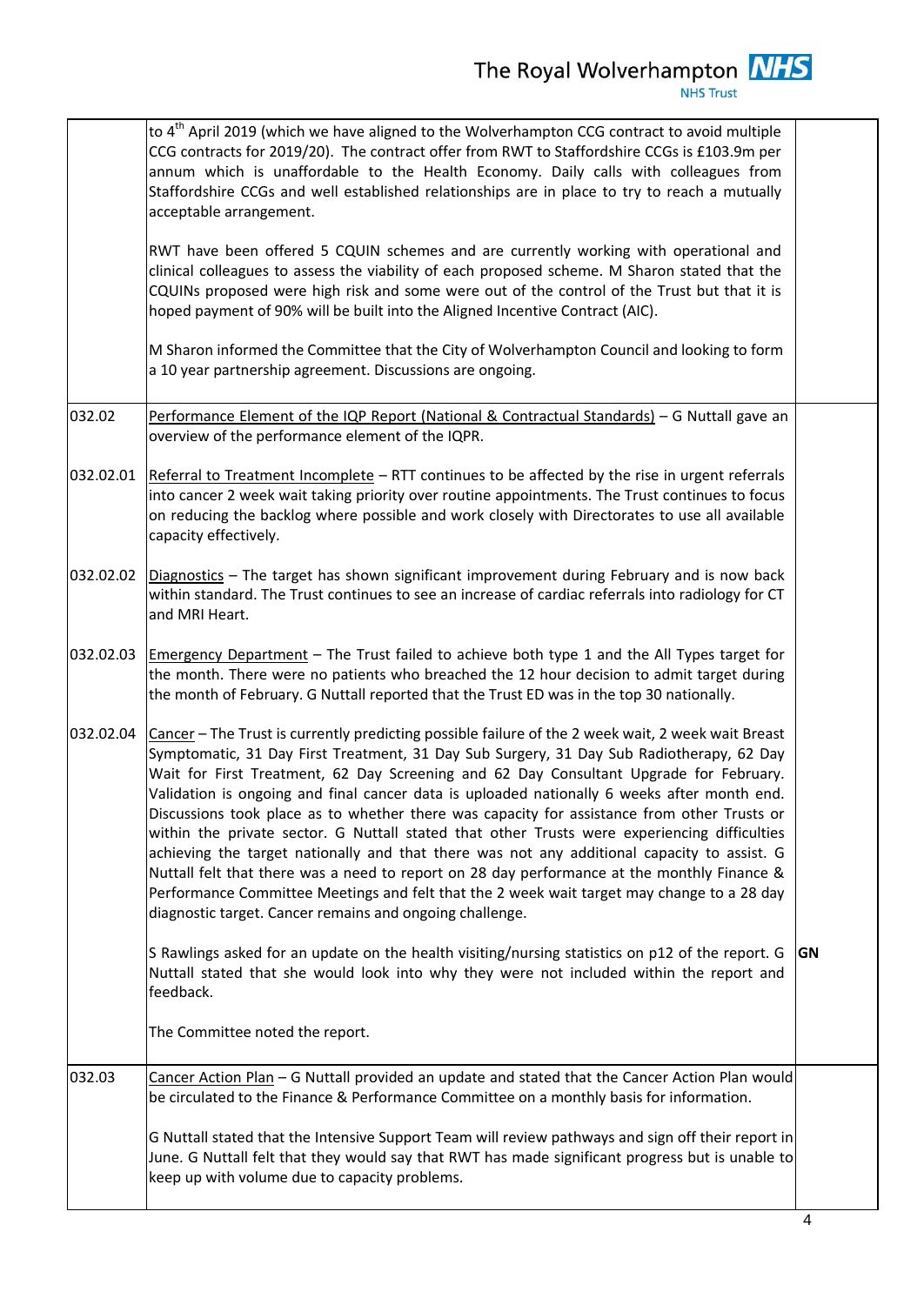|           | The action plan was noted.                                                                                                                                                                                                                                                                                                                                                                                                                                                                                                                                                                                                                                                                                                                                                                                                                                                                                                                                            |                       |                     |                    |  |
|-----------|-----------------------------------------------------------------------------------------------------------------------------------------------------------------------------------------------------------------------------------------------------------------------------------------------------------------------------------------------------------------------------------------------------------------------------------------------------------------------------------------------------------------------------------------------------------------------------------------------------------------------------------------------------------------------------------------------------------------------------------------------------------------------------------------------------------------------------------------------------------------------------------------------------------------------------------------------------------------------|-----------------------|---------------------|--------------------|--|
| 032.04    | Performance against Contractual Standards (Fines) - The report was noted.                                                                                                                                                                                                                                                                                                                                                                                                                                                                                                                                                                                                                                                                                                                                                                                                                                                                                             |                       |                     |                    |  |
| 032.05    | STP Update - M Sharon provided an update on the STP. Staffordshire are lining up a<br>consultation process that may impact on services provided at Cannock Hospital. The Black<br>Country STP will be making a decision next month on whether Sandwell & West Birmingham<br>CCG will remain within the Black Country or be split.                                                                                                                                                                                                                                                                                                                                                                                                                                                                                                                                                                                                                                     |                       |                     |                    |  |
|           | A Duffell informed the Committee that he had been selected as HRD for Black Country STP. The<br>Committee were also informed that Dr Odum was Vice Chair of the Clinical Reference Group.                                                                                                                                                                                                                                                                                                                                                                                                                                                                                                                                                                                                                                                                                                                                                                             |                       |                     |                    |  |
| 033/2019  | <b>Financial Performance for Period 11</b>                                                                                                                                                                                                                                                                                                                                                                                                                                                                                                                                                                                                                                                                                                                                                                                                                                                                                                                            |                       |                     |                    |  |
| 033.01    | Trust Financial Report and Forecast Outturn $-$ K Stringer reported that the deficit position<br>before PSF is £5.6m year-to-date. The position deteriorated by £2.9m in February and this is<br>predominately driven by pay overspends and CIP shortfall. Patient income continues to be<br>strong but not at a sufficient level to mitigate the expenditure issues.                                                                                                                                                                                                                                                                                                                                                                                                                                                                                                                                                                                                 |                       |                     |                    |  |
|           |                                                                                                                                                                                                                                                                                                                                                                                                                                                                                                                                                                                                                                                                                                                                                                                                                                                                                                                                                                       |                       | Year to Date        |                    |  |
|           | Surplus/(Deficit)                                                                                                                                                                                                                                                                                                                                                                                                                                                                                                                                                                                                                                                                                                                                                                                                                                                                                                                                                     | <b>Plan £'000</b>     | Actual £'000        | Variance £'000     |  |
|           | <b>Achieved PSF</b>                                                                                                                                                                                                                                                                                                                                                                                                                                                                                                                                                                                                                                                                                                                                                                                                                                                                                                                                                   | (2, 343)<br>(10, 084) | (7,996)<br>(7, 421) | (5,623)<br>(2,664) |  |
|           | Control Total Surplus/(Deficit)                                                                                                                                                                                                                                                                                                                                                                                                                                                                                                                                                                                                                                                                                                                                                                                                                                                                                                                                       | (7, 741)              | (545)               | (8, 286)           |  |
| 033.01.01 | Forecast: The Trust has maintained a forecast of a £15m deficit since month 9 with a best case<br>scenario of a £13.7m deficit. However, since that time a number of unplanned benefits have<br>materialised which will improve the position. These include: rates rebate £0.3m, removing the<br>winter ward expenditure reserve £0.8m, lower than planned depreciation £0.3m, removal of<br>provisions £0.3m to £0.6m and other income negotiations £1m - £1.3m. In addition, patient<br>income is higher than forecast month on month and expenditure forecasting is also prudent.<br>Across all of the items it is expected that the forecast will improve by £4.2m taking the outturn<br>into the region of the £10.4m deficit expected by NHSI (before PSF). K Stringer reported that<br>the actual year end could be impacted by re-distributed, un-earned PSF but he would not know<br>how much the Trust could receive until the accounts were being drafted. |                       |                     |                    |  |
| 033.01.02 | Financial Risks: The material risks to delivering the revised forecast outturn are as follows:                                                                                                                                                                                                                                                                                                                                                                                                                                                                                                                                                                                                                                                                                                                                                                                                                                                                        |                       |                     |                    |  |
|           | The single biggest risk to the year-end position is patient income risk as the final year end<br>$\bullet$<br>activity is agreed and reconciled. This includes transacting the aligned incentives contract<br>(£0.5m), agreeing the return of readmissions money (£0.9m), agreeing funding for the AEC/<br>frailty model of care (£0.9m) and/or securing transition funding for the 2017/18 ward<br>closure (£1.1m).                                                                                                                                                                                                                                                                                                                                                                                                                                                                                                                                                  |                       |                     |                    |  |
|           | Confirmation of the £6.0m funding for MSFT support. The Trust has received £5.8m in cash<br>$\bullet$<br>and continues to seek an explanation about the £0.2m shortfall in this year and in 2017/18.                                                                                                                                                                                                                                                                                                                                                                                                                                                                                                                                                                                                                                                                                                                                                                  |                       |                     |                    |  |
|           | The accounting treatment of single asset lives is improving the forecast by £1.3m. A recent<br>$\bullet$<br>change in guidance has put this at risk and the Trust is assessing the best way forward. K<br>Stringer stated that this will be detailed at Audit Committee but that the Trust is planning<br>to enact the change in 2018/19. K Stringer felt that the control total should be adjusted to<br>reflect the new guidance for 2019/20.                                                                                                                                                                                                                                                                                                                                                                                                                                                                                                                       |                       |                     |                    |  |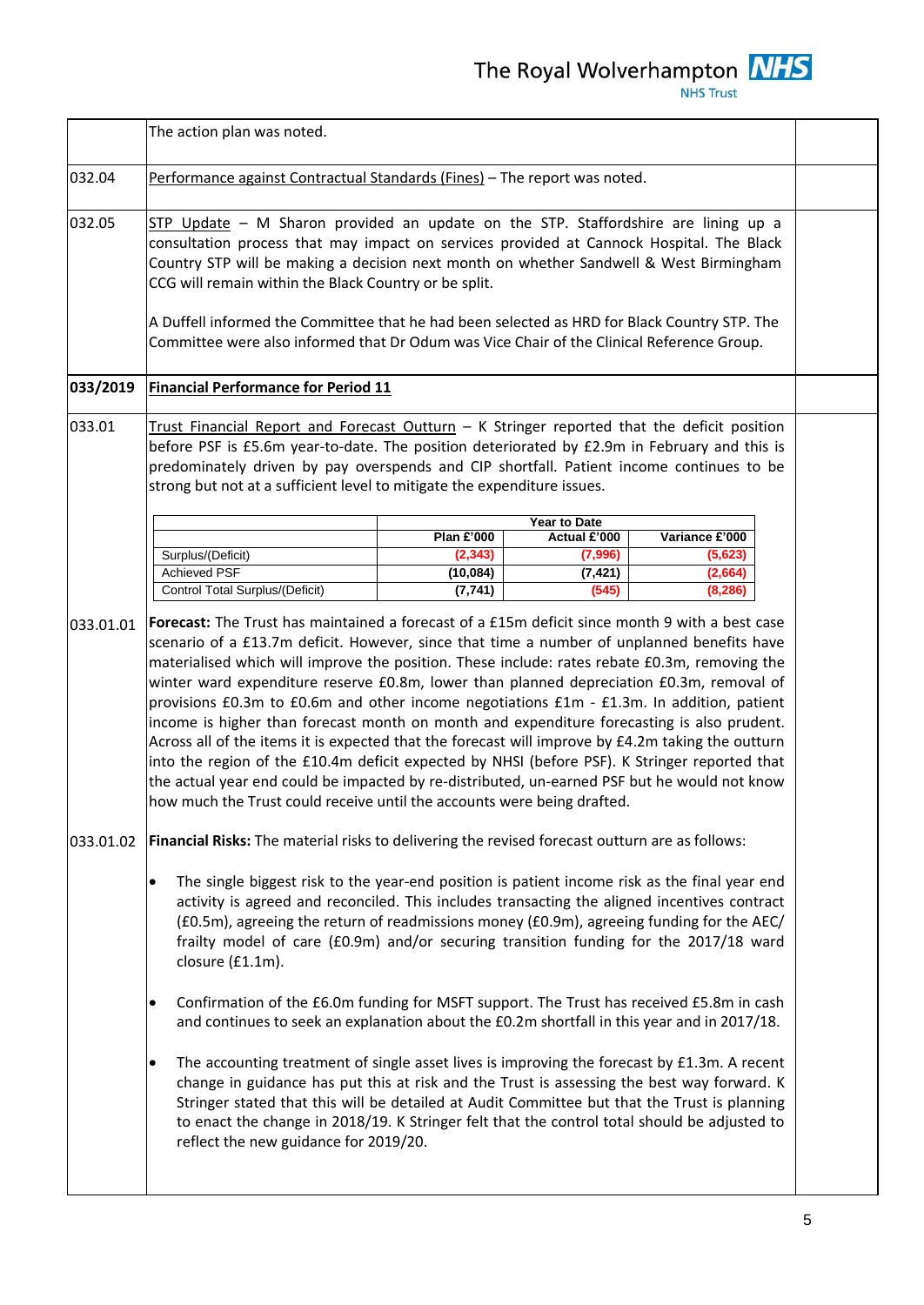|           | 033.01.03 Patient Income: K Stringer stated that patient income had increased by £1.3m and was good<br>compared to plan in month.                                                                                                                                                                                                                                                                                                                                       |    |
|-----------|-------------------------------------------------------------------------------------------------------------------------------------------------------------------------------------------------------------------------------------------------------------------------------------------------------------------------------------------------------------------------------------------------------------------------------------------------------------------------|----|
|           | 033.01.04 <b>Pay:</b> K Stringer highlighted pay issues on page 7 of the report. The Committee queried the<br>vacant post figures on page 11 of the report. H Troalen stated that she would check on the<br>figures and report back.                                                                                                                                                                                                                                    | HT |
| 033.01.05 | Cash: At the 28th February 2019 the Trust had a cash balance of £15.6m which is £1.7m above<br>the plan. K Stringer informed the Committee that the payment for Stroke has been approved. A<br>discussion took place regarding Pathology funding and that the Trust was incurring preliminary<br>costs in advance of formal approval by the Department of Health.                                                                                                       |    |
| 033.02    | Supplementary Finance Report - The supplementary report was read in conjunction with the<br>Finance Report.                                                                                                                                                                                                                                                                                                                                                             |    |
|           | M Martin expressed concerns that a number of the appendices did not have the action plans<br>completed. M Martin asked if this could be addressed in next month's report. The report was<br>noted.                                                                                                                                                                                                                                                                      | HT |
| 033.03    | Financial Recovery Board (FRB) Report - M Sharon outlined the highlights from the FRB Report.                                                                                                                                                                                                                                                                                                                                                                           |    |
|           | The 2018/19 CIP Target is £25m. This is broken down into a £15m recurrent CIP Target and<br>£10m non-recurrent CIP Target. At month 11, the Trust is forecasting to deliver £14.880m (an<br>increase of £0.617m since month 10), leaving a shortfall of £10.120m against the CIP Target.<br>The Trust's recurrent YTD delivery is £1.756m with forecast outturn of £4.341m and the Trust's<br>non-recurrent YTD delivery is £10.644m with forecast outturn of £10.539m. |    |
|           | The Trust has delivered £12.400m YTD against a YTD FRB Approved Plan of £12.435m.<br>However, this only relates to schemes FRB has approved. The YTD Trust CIP Plan is £22.336m.<br>As a result, the Trust has only delivered 56% of the YTD Trust Plan.                                                                                                                                                                                                                |    |
|           | M Sharon informed the Committee that a total of £4.6/4.7m has already been identified which<br>puts the Trust in a stronger position than this time last year. M Sharon stated that the<br>SLR/Model Hospital reporting has suggested some deep dives that are now taking place.<br>M Sharon and G Nuttall continue to work through the CQI/CIP split that will take place 1 <sup>st</sup> April<br>onwards.                                                            |    |
|           | S Rawlings asked if savings would be shown within the first quarter or back profiled. M Sharon<br>stated that there would be an element of back loading. G Nuttall stated that some schemes<br>such as the Theatre Productivity Programmes are ongoing.                                                                                                                                                                                                                 |    |
|           | The report was noted.                                                                                                                                                                                                                                                                                                                                                                                                                                                   |    |
| 033.04    | Temporary Staffing Expenditure Dashboard - A Duffell provided an update on the report.<br>Discussions took place regarding the pay budget, vacancy factor and impact of pension changes.<br>A Duffell stated that control over the medical element will be improved 2019/20.                                                                                                                                                                                            |    |
| 034/2018  | <b>Financial Planning</b>                                                                                                                                                                                                                                                                                                                                                                                                                                               |    |
| 034.01    | Annual Income & Expenditure Plan - K Stringer provided a verbal update, stating that the<br>financial plan feels more high risk than last financial year despite good contract negotiations.<br>K Stringer stated that there was £2m more risk from contract negotiations than in plan and that<br>there was a question as to whether the Trust could earn some of this back if commissioner                                                                            |    |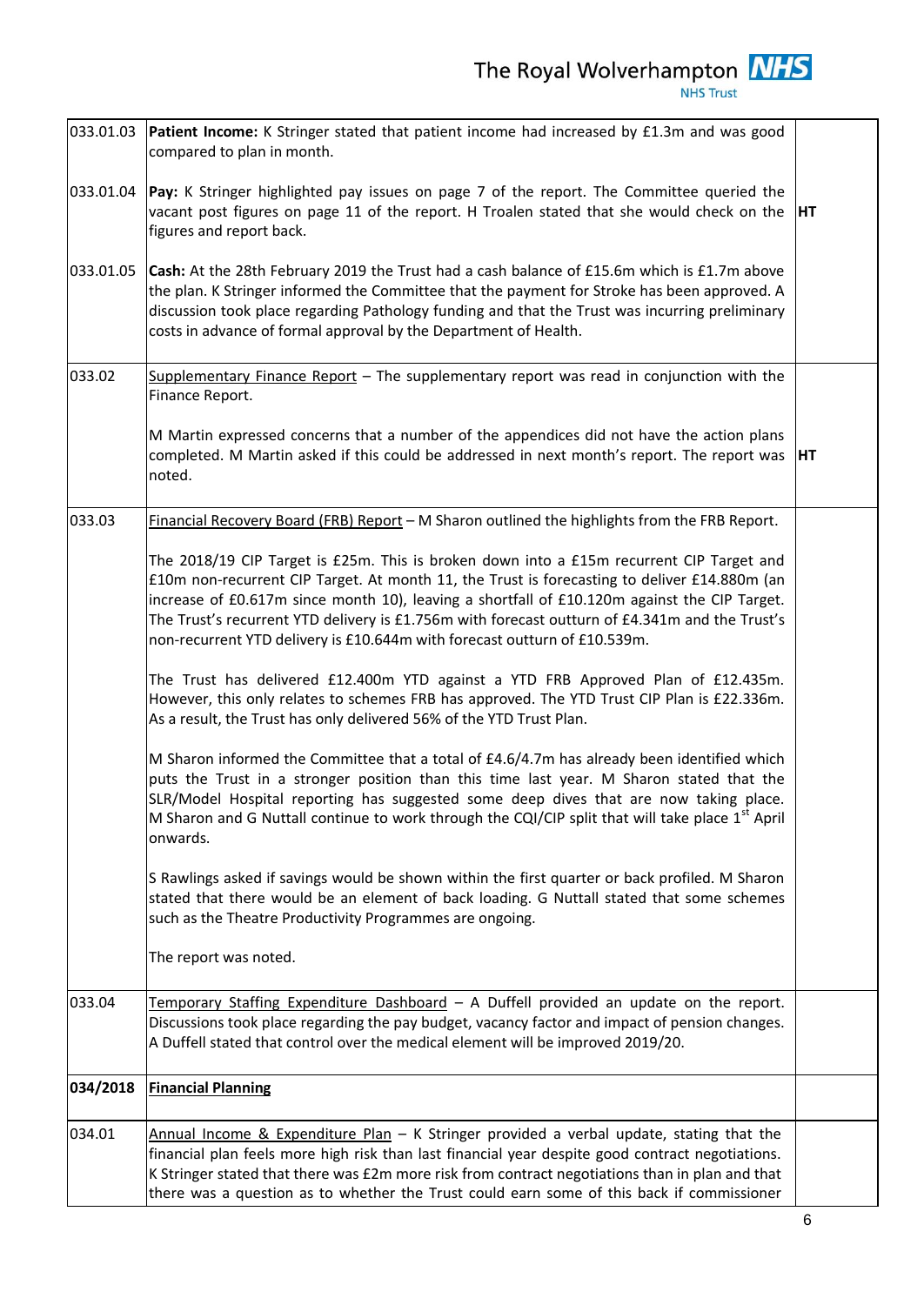|          | elective QIPP did not materialise. There is a need to compare this with Divisions against activity<br>assumptions. K Stringer agreed to provide S Field with a copy of the final paper.                                                                                                                                                                                                                                                                                                                                                                                                                                             |    |
|----------|-------------------------------------------------------------------------------------------------------------------------------------------------------------------------------------------------------------------------------------------------------------------------------------------------------------------------------------------------------------------------------------------------------------------------------------------------------------------------------------------------------------------------------------------------------------------------------------------------------------------------------------|----|
|          | The final paper will be presented to Executive Directors for discussion on Tuesday 26 <sup>th</sup> March,<br>which will then be circulated to the Finance & Performance Committee for virtual sign off via<br>teleconference on 27 <sup>th</sup> March at 3pm, before being presented to Trust Board on 4 <sup>th</sup> April.<br>C Richards to liaise with J Hemans regarding his availability for the above telephone<br>conference. Update: Action completed and closed.                                                                                                                                                        |    |
|          | J Vanes and S Field entered the meeting and introductions were made.                                                                                                                                                                                                                                                                                                                                                                                                                                                                                                                                                                |    |
|          | M Martin provided J Vanes and S Field with a brief update of the discussions that had taken<br>place prior to their arrival.                                                                                                                                                                                                                                                                                                                                                                                                                                                                                                        |    |
|          | J Vanes reported that during a recent NHS Provider Meeting he had been informed that a<br>number of Trusts were seriously contending their control total. A discussion took place<br>regarding this.                                                                                                                                                                                                                                                                                                                                                                                                                                |    |
| 034.02   | Procurement Strategy - K Stringer stated that In order to satisfy the recommendations outlined<br>within Lord Carter's review, NHSI and STP Back Office consolidation requirements, the Trust and<br>University Hospitals of North Midlands (UHNM) commenced a Partnership Agreement on 1st<br>October 2017 for the Provision of a range of Procurement and Supply Chain related services.<br>The Partnership is due to end on $31st$ March 2019. Therefore RWT and UHNM are presenting to<br>Executives a proposal for an Integrated Procurement Function. Staff from RWT would be<br>TUPE'd to UHNM as it is the bigger function. |    |
|          | K Stringer stated that the business case had been submitted to the Contracting &<br>Commissioning Group and Executive Directors and had been approved. The Finance &<br>Performance Committee approved the business case to be submitted to TMC and onto Trust<br>Board for final approval.                                                                                                                                                                                                                                                                                                                                         |    |
|          | The Committee commended the team for their over performance on savings delivery this<br>financial year.                                                                                                                                                                                                                                                                                                                                                                                                                                                                                                                             |    |
| 035/2019 | <b>Training &amp; Development</b>                                                                                                                                                                                                                                                                                                                                                                                                                                                                                                                                                                                                   |    |
| 035.01   | Budget Training Report - The Committee noted the report.                                                                                                                                                                                                                                                                                                                                                                                                                                                                                                                                                                            |    |
|          | S Rawlings expressed concerns regarding the cancelled training. H Troalen explained that<br>training had been put on hold due to the pausing of non-mandatory training January - March<br>for winter pressure/financial recovery. However, 1:1 training took place with new budget<br>holders and training sessions would recommence in the new financial year.                                                                                                                                                                                                                                                                     |    |
|          | H Troalen informed the Committee that The Operating Game training was now externally<br>funded and that the Finance Department would provide the NEDs with a copy of the training<br>dates.                                                                                                                                                                                                                                                                                                                                                                                                                                         | HT |
| 036/2019 | <b>Reports to Note for Period 11</b>                                                                                                                                                                                                                                                                                                                                                                                                                                                                                                                                                                                                |    |
| 036.01   | NHSI Monitoring Return - The return was noted.                                                                                                                                                                                                                                                                                                                                                                                                                                                                                                                                                                                      |    |
| 036.02   | NHSI Monitoring Return Commentary Template - The template was noted.                                                                                                                                                                                                                                                                                                                                                                                                                                                                                                                                                                |    |